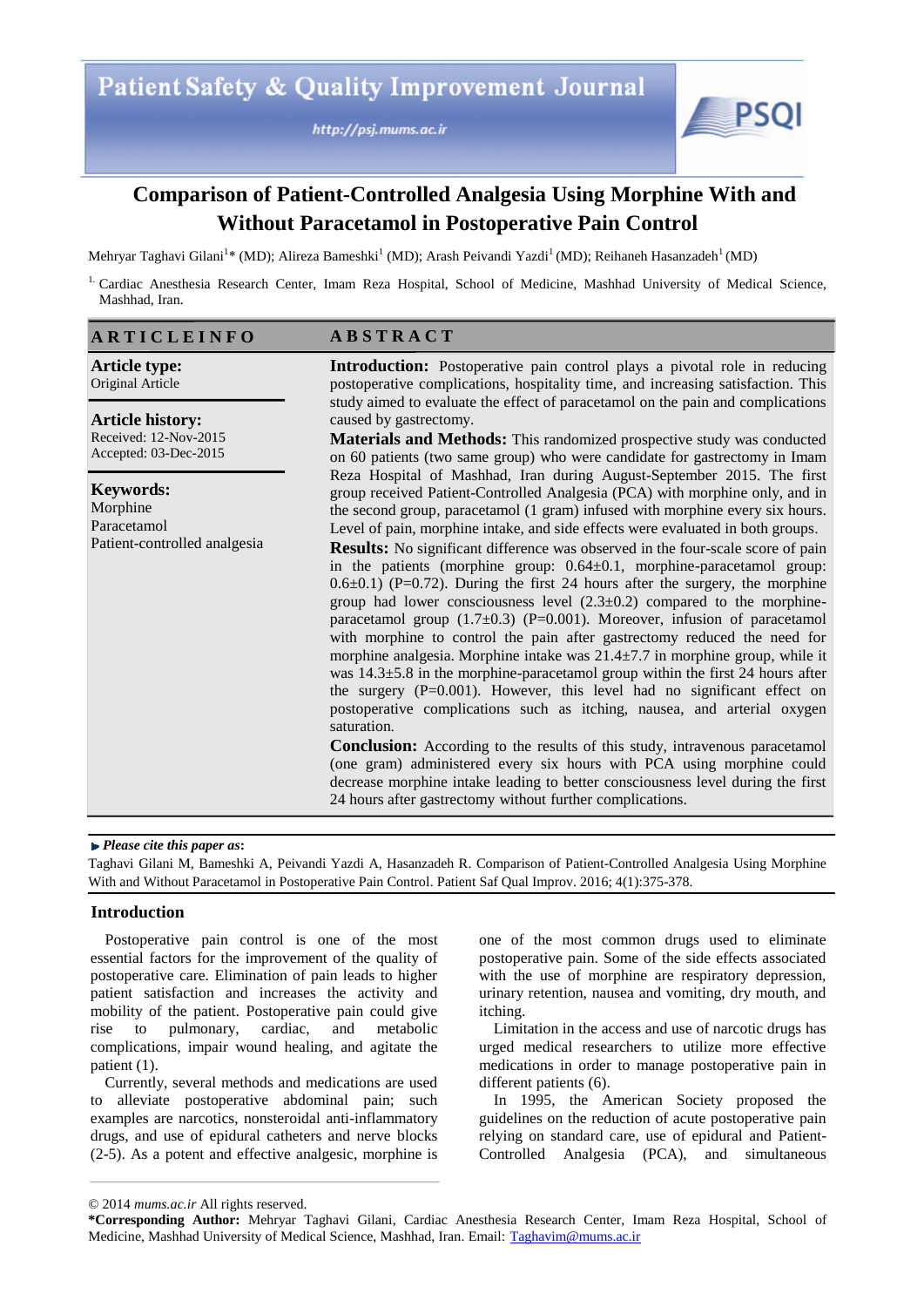analgesic methods (7). Several studies have been performed in this regard proposing conflicting results. This study aimed to evaluate the effect of paracetamol on the management of postoperative pain and complications. Moreover, we assessed the effect of morphine dose on postoperative pain control and consciousness level of patients undergoing gastrectomy.

## **Materials and Methods**

This randomized, double-blinded, prospective study was conducted on 60 patients with gastric cancer who were candidate for gastrectomy in Imam Reza Hospital of Mashhad, Iran during August-September 2015.

Study protocol was approved by the Ethics Committee of Mashhad University of Medical Sciences, and written informed consent was obtained from all the participants prior to the study.

Inclusion criteria of the study were as follows: 1) age range of 40-70 years; 2) ability to be trained on the use of PCA pump based on the confirmation of the research physician; 3) ability to communicate and 4) normal pulse oximetry, electrocardiography (ECG), and intravenous location for morphine injection in preoperative evaluation.

Exclusion criteria for participation were as follows: 1) history of cardiac or liver failure, insulin-dependent diabetes, and renal disease; 2) allergy to morphine and acetaminophen; 3) body weight of more than 110 kg or less than 55 kg and 4) long-term use of narcotics or other analgesics.

During gastrectomy, all the patients received midazolam (2 mg/kg), fentanyl (3 mg/kg) and propofol (2 mg/kg). Afterwards, the patients received all-trans retinoic acid (ATRA 1.5 mg/kg) for the administration of maintenance propofol (50-200 mg/kg/min) and remifentanil (0.2-0.8 mg/kg/min), and morphine (0.1 mg/kg) 30 minutes before the end of the surgery. After the induction of proper breathing, all the patients were injected with relaxant reversed prior to extubation and transfer to the intensive care unit (ICU). In the ICU, they received monitoring and oxygen therapy with 40- 50% FiO2 using a mask for 12-24 hours after the surgery (SaO2>92%). During the first 24 hours after the surgery, the patients were evaluated in terms of hemorrhage and ECG changes.Selected patients were randomly divided into two groups using numbered, closed envelopes. Patients in the morphine-only group received 1 mg of morphine via PCA pump as the individual need for at least a five-minute interval.

In addition, these patients were injected with 10 mg/kg paracetamol ampule as placebo every six hours. In the second group, in addition to receiving morphine via PCA pump, the patients were administered with an infusion of paracetamol ampule (1 gr) every six hours. In this study, the patients, anesthetists and ICU nurses were blinded to the procedures.

The first dose of morphine was prescribed in the presence of a nurse who trained the patient on the

symptoms of tachycardia and high blood pressure, which were considered as the indicators of postoperative pain. When the patients were fully alert and responsive, they were asked to use the PCA system on their own. The patients were evaluated in terms of the consciousness level per hour, respiratory rate per minute, SaO2, and nausea and vomiting. Level of consciousness was measured in the ICU using simple numerical benchmark (awake=1, sometimes awake and asleep again=2, asleep most of the time=3, and difficult to awaken=4). In conscious patients, the rate of pain was measured using the Numeric Rating Scale (NRS) at 6, 12 and 24 hours based on the scoring system of rest and motion, as follows: no pain=0 (NRS=0), mild pain=1 (NRS=1-3), moderate pain=2 (NRS=4-7), and severe pain=3 (NRS=8-10).

#### *Statistical analysis*

Sample size in each group was determined based on the study by Fayaz (8) and variance of morphine intake. Considering the error in the estimated mean of 0.85, type I error of 0.05, and confidence of 80%, sample size of the study was calculated at 56 patients. However, we selected 60 patients for higher accuracy in terms of age, duration of surgery, and changes in arterial oxygen pressure and morphine intake.

Data analysis was performed in SPSS V.16, and morphine intake of the patients was compared using Ttest. Moreover, non-parametric variables (e.g., consciousness level, pain, and nausea) were assessed using the Chi-square test, and the correlation between the consciousness level and morphine intake was evaluated as well. In all statistical tests, P value of less than 0.05 was considered significant.

#### **Results**

This study was conducted on 60 patients with gastric cancer within the age range of 40-70 years, who were divided into two groups. No statistically significant difference was observed between the two groups in terms of age, height, body weight, duration of surgery, and recovery time Table 1.

**Table1: Demographic parameters in two groups (Mean±Standard Deviation)**

|                                  | Morphine        | Morphine-<br>Paracetamol | P-value |  |  |
|----------------------------------|-----------------|--------------------------|---------|--|--|
| Gender (male/female)             | 19.11           | 21.9                     | 0.14    |  |  |
| Age (year)                       | $65.3 \pm 11.3$ | $66.8 + 10.1$            | 0.6     |  |  |
| Body Weight (kg)                 | $62.8 + 17.8$   | $63.4 + 10.9$            | 0.21    |  |  |
| Duration of Surgery<br>(minutes) | $273.3 + 51.9$  | $251 + 76.2$             | 0.44    |  |  |

According to our findings, there was no significant difference between the two study groups in terms of the consciousness level six hours after the surgery, while the level of consciousness was significantly lower in patients of the morphine-only group after 6-24 hours  $(P=0.001, P=0.021, P=0.016, and P=0.002 at 6, 12, 16,$ and 24 hours, respectively). Moreover, no significant difference was observed between the groups in terms of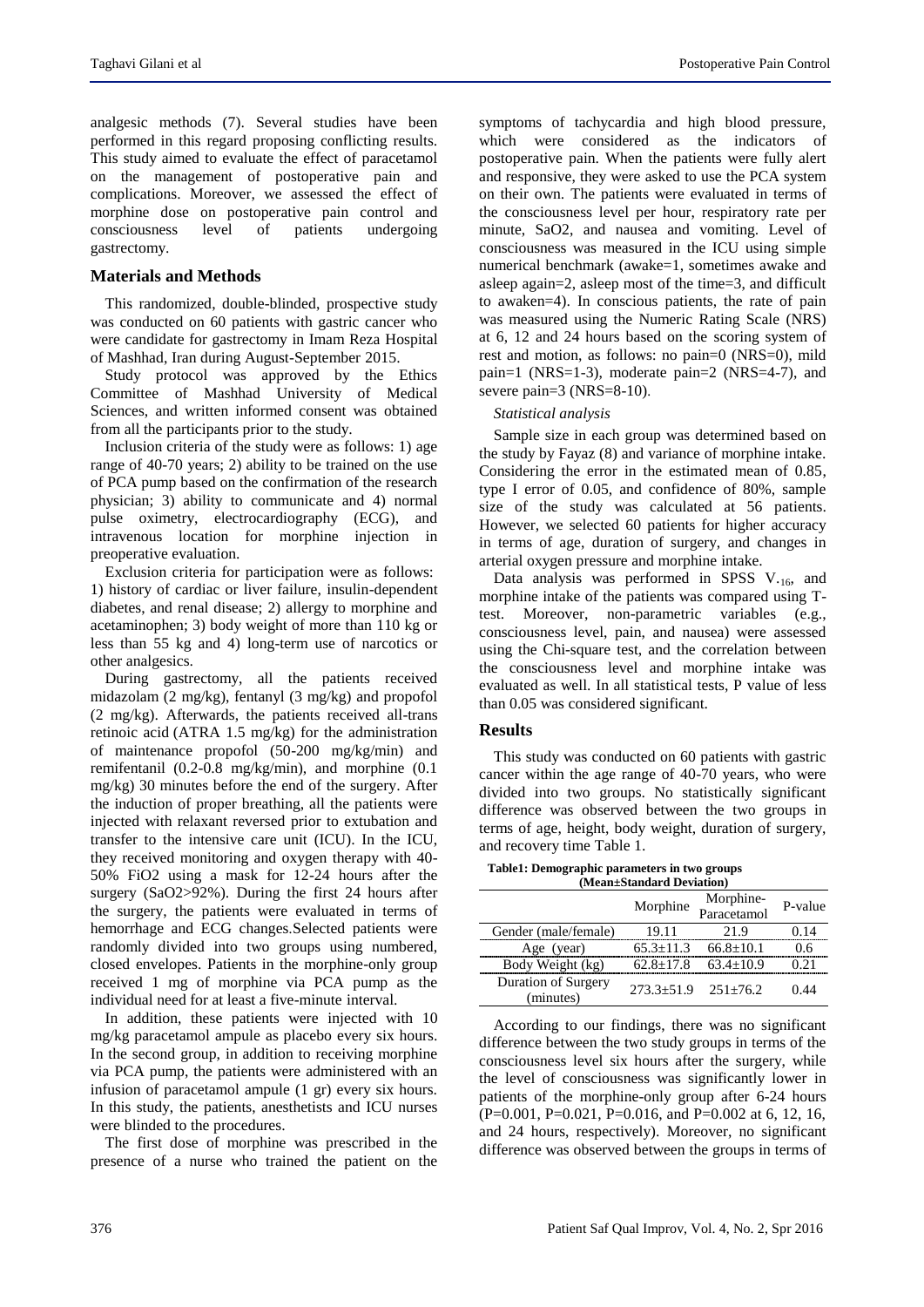pain intensity (P=0.66, P=0.54, P=0.56, and P=0.54 at 6, 12, 16, and 24 hours, respectively). Morphine intake was  $21.4\pm7.7$  in the morphine-only group and  $14.3\pm5.8$ in the morphine-paracetamol group during the first 24 hours after the surgery. Furthermore, no significant difference was observed between the study groups with regard to the postoperative complications Table 2.

**Table2: Morphine intake, consciousness level, postoperative pain score, and opioid complications in two groups (Mean±Standard Deviation)**

|                                      | Morphine       | Morphine-<br>Paracetamol | P-value |  |
|--------------------------------------|----------------|--------------------------|---------|--|
| Total Morphine Intake $21.4 \pm 7.7$ |                | $14.3 + 5.8$             | 0.001   |  |
| Nausea and Vomiting<br>(% )          | 33.3           | 33.3                     | 1.00    |  |
| Pruritus (itching) (%)               | 20             | 13.3                     | 0.79    |  |
| SpO2(%)                              | $96.5 \pm 1.3$ | $95.8 + 1.9$             | 0.24    |  |
| Consciousness Level                  | $2.3 + 0.2$    | $1.7 + 0.3$              | 0.001   |  |
| Postoperative Pain<br>Score          | $0.64 + 0.1$   | $0.6 + 0.1$              | 0.72    |  |
|                                      |                |                          |         |  |

### **Discussion**

In the present study, we added paracetamol to morphine PCA in order to discover the most suitable method for postoperative pain control in surgical patients, as well as the most plausible medication in terms of effectiveness, complications, cost, and drug abuse. Patients commonly experience severe pain during the first 24 hours after surgery, and the intensity of pain depends on the type of surgical procedure and treatment protocol. In one study, Bameshki evaluated the level of postoperative pain after laparotomy, and the maximum pain during the first postoperative hours was reported to be  $8.4 \pm 1.2$ , while the mean of pain intensity was 5.8±1.9 during the first 24 hours without proper protocol. In the current study, pain intensity during the first 24 hours after the surgery was equal in both groups. However, the level of morphine intake was lower in the morphine-paracetamol group compared to the morphine-only group, which indicates that use of non-opioid analgesics could reduce the consumption of narcotics.

In the present study, level of consciousness in patients of the morphine-only group was lower compared to the morphine-paracetamol group, which could be due to the higher dose of morphine in the first group. However, no significant difference was observed between the groups in terms of other side effects of opioids, such as nausea, vomiting, itching and oxygen desaturation.

# **References**

- 1- Turk DC, Okifuji A. Assessment of patients' reporting of pain: an integrated perspective. Lancet. 1999; 353(9166):1784-8.
- 2- Buvanendran A, Kroin JS. Multimodal analgesia for controlling acute postoperative pain. Current opinion in Anesthesiology. 2009;22(5):588-93.
- 3- Vadivelu N, Mitra S, Narayan D. Recent advances in

In another research, Katabryj investigated the analgesic effect of paracetamol on postoperative pain in patients undergoing cardiac surgery, and the results suggested that combined, intravenous administration of paracetamol could effectually alleviate the postoperative pain in these patients (9). In 1998, one study was performed in Switzerland to compare the analgesic effects of paracetamol and morphine on postoperative pain. According to the results, paracetamol could be used as an alternative for morphine in the postoperative control of moderate pain. Furthermore, it was denoted that morphine exerted better short-term analgesic effects, while the effect of paracetamol remained for a longer period (10).

In another research performed in Russia in 2002 on the efficacy of proparacetamol in postoperative analgesia, 30 patients were evaluated with regard to the analgesic effects of paracetamol on postoperative pain. According to the results, use of paracetamol increased the severity of postoperative pain (11). Several studies have compared the analgesic effects of paracetamol with opioid painkillers reporting no significant difference between these two methods (12-15).

One of the limitations of the current study was the measurement of postoperative pain at fixed time intervals, and the primary outcome was rescue analgesic requirements, which may not truly reflect the length of analgesic effects and efficacy of the analgesics used in the study.

## **Conclusion**

According to the results of this study, addition of intravenous paracetamol (1 gr) at six-hour intervals to the pain control protocol through morphine PCA after gastrectomy decreased morphine intake by 32% improving the consciousness of the patients during the first 24 hours after the surgery. However, this method had no effect on the other complications caused by morphine administration, such as nausea, vomiting and itching.

# **Acknowledgement**

Hereby, we extend our gratitude to the Deputy of Research at Mashhad University of Medical Sciences for the financial support of this study. We would also like to thank the personnel of the Cardiac Anesthesia Research Center for assisting us in the data analysis and editing of this research project.

postoperative pain management. The Yale journal of biology and medicine. 2010;83(1):11.

4- Legeby M, Sandelin K, Wickman M, Olofsson C. Analgesic efficacy of diclofenac in combination with morphine and paracetamol after mastectomy and immediate breast reconstruction. Acta anaesthesiologica Scandinavica. 2005;49(9):1360-6.